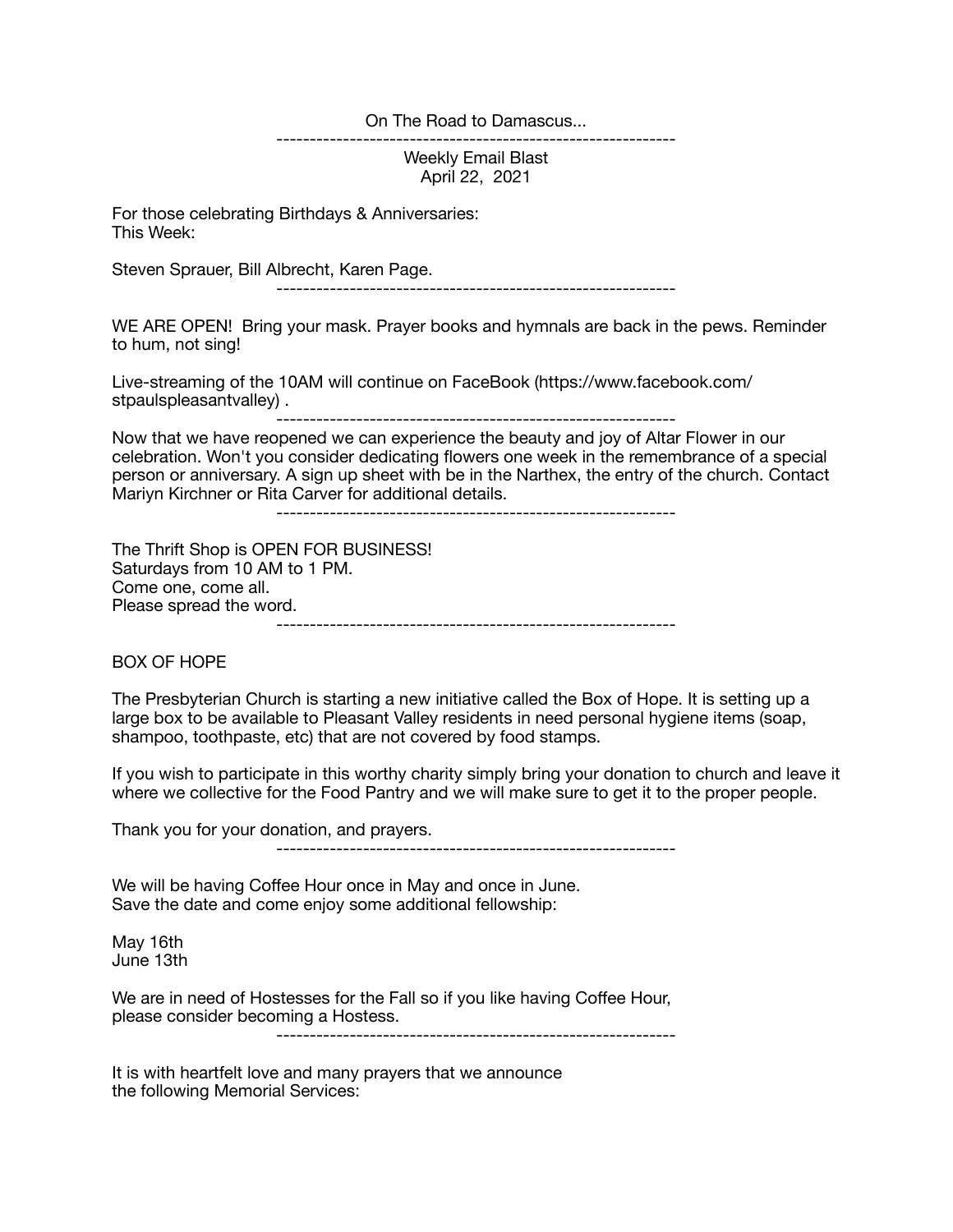June 6th at 2pm for Bill Kirchner July 17th at 1pm for Alice Cann ------------------------------------------------------------ Special Prayer List Rosemary Wright 13 DeGarmo Road, Poughkeepsie 12603 Cards of prayer and encouragement are welcome: ------------------------------------------------------------ Bishop's Corner: If you missed any of this week's inspiring video messages from our Bishops, click on this blue link: Diocese of NY (https://vimeo.com/showcase/ednyhweaster2020) and it will take you to the page with all their wonderful videos. ------------------------------------------------------------ **Reminders** Adams Gift Cards: Year-Round Fundraising - PLEASE CALL GINNY OR DEBBY TO ARRANGE FOR PICKUP. If you shop at Adams or give gift cards as gifts, our ministries benefit from this fundraiser. Thank You! ------------------------------------------------------------ Communications If you use Facebook, please like & follow the St. Paul's page (https://www.facebook.com/ stpaulspleasantvalley/?ref=bookmarks) . Also, please invite people you know who may be interested in the mission and outreach ministries at St. Paul's. ALSO, please "Subscribe" to our YouTube channel and let others know about it. Let's get the WORD out! ------------------------------------------------------------ UPDATED Weekly Ministry Schedule First Wednesdays - 5:00 PM Ecumenical Food Pantry: PV United Methodist Church, Volunteers Welcome! OPEN WITH CURBSIDE SIGN-IN AND DELIVERY All Wednesdays: 1:00-2:30 PM Bible Study: Sepe Room, Parish Hall SUSPENDED Fridays: (every other week, call Liz Whitman for details) 6:00 PM: Evening Prayer, Church RESUMED Sundays: 8:00 AM Holy Eucharist Rite I, Church RESUMED 9:45 AM Sunday School, PH SUSPENDED 10:00 AM Holy Eucharist Rite II, Church RESUMED 10:00 AM Micro Service via YouTube (https://bit.ly/2WMf1Kh) -NOW LIVESTREAMING ON FACEBOOK 11:30 AM - 12:00 PM Adult Ed: Sepe Room, Parish Hall SUSPENDED ------------------------------------------------------------

In case of Pastoral Emergency:

Please call a warden: